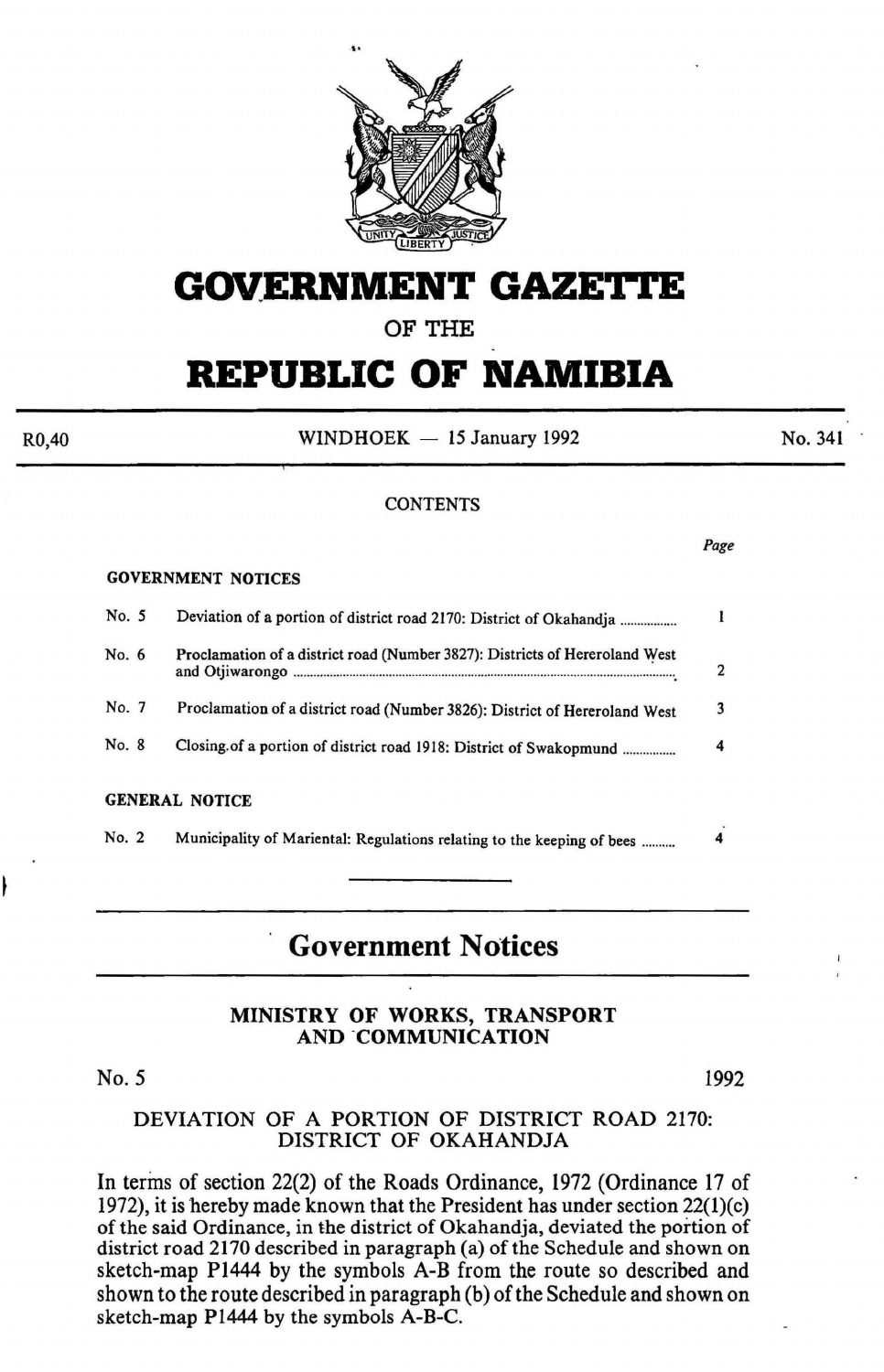The said sketch-map shall at all times lie open to inspection at the office of the Permanent Secretary: Works, Transport and Communication, Windhoek, during normal office hours.

### SCHEDULE

- (a) From a point (A on sketch-map P1444) on the common boundary of the farms Okamapu 104 and Okowiruru 105 generally eastwards across the last-mentioned farm to a point (C on sketch-map P1444) on the common boundary of the last-mentioned farm and the farm Kataneno 106.
- (b) From a point (A on sketch-map P1444) on the common boundary of the farms Okamapu 104 and Okowiruru 105 generally east-south-eastwards across the last-mentioned farm to a point (B on sketch-map P1444) on the last-mentioned farm; thence generally east-north-eastwards across the farm Okowiruru 105 to a point (C on sketch-map P1444) on the common boundary of the said farm and the farm Kataneno 106.

### MINISTRY OF WORKS, TRANSPORT AND COMMUNICATION

No.6

1992 .

è

-

### PROCLAMATION OF A DISTRICT ROAD (NUMBER 3827): DISTRICTS OF HEREROLAND WEST AND OTJIWARONGO

It is hereby made known-

- (a) in terms of section 22(2) of the Roads Ordinance, 1972 (Ordinance 17 of 1972), that the President has under section 22(1)(a) of the said Ordinance, in the districts of Hereroland West and Otjiwarongo, proclaimed a road on land where no road previously existed and defined the course thereof as described in the Schedule and shown on sketchmap P1461 by the symbols A-B-C-D-E; and
- (b) in terms of section 23(3) of the said Ordinance that the President has under section  $23(1)(c)$  of the said Ordinance declared the road referred to in paragraph (a) to be a district road (Number 3827).

The said sketch-map shall at all times lie open to inspection at the office of the Permanent Secretary: Works, Transport and Communication, Windhoek, during normal office hours.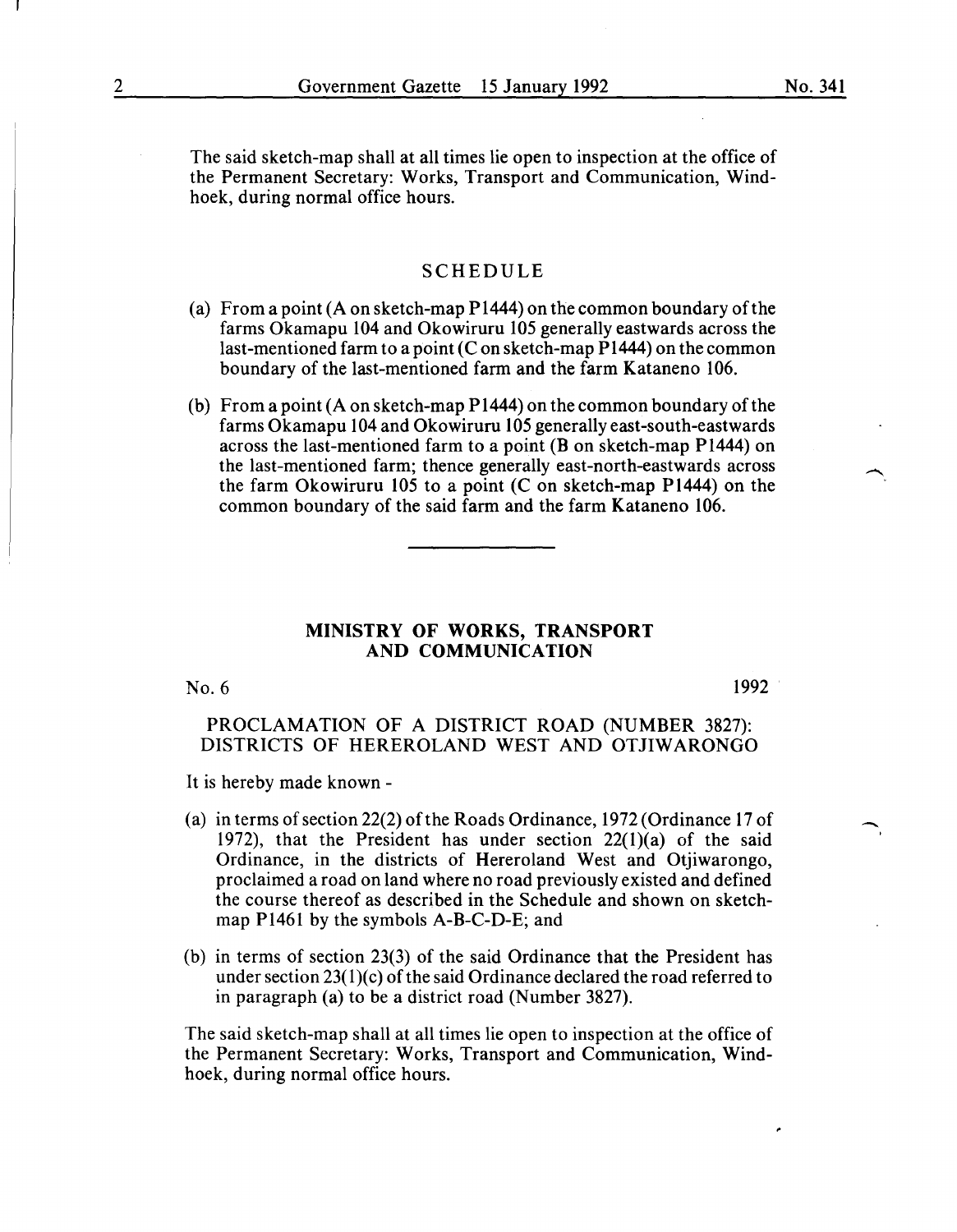### SCHEDULE

From a point (A on sketch-map Pl461) on main road 101 generally northnorth-westwards to a point (B on sketch-map P1461); thence generally west-north-westswards to a point (C on sketch-map  $P1461$ ); thence generally north-westwards to a point (D on sketch-map P1461) on the common boundary of the districts of Hereroland West and Otjiwarongo, and the farm Okamumbonde 332; thence generally north-north-westwards across the said farm to a point (E on sketch-map  $P1461$ ) on district road 2512 on the said farm.

### MINISTRY OF WORKS, TRANSPORT AND COMMUNICATION

No.7

1992

### PROCLAMATION OF A DISTRICT ROAD (NUMBER 3826): DISTRICT OF HEREROLAND WEST

It is hereby made known -

- (a) in terms of section 22(2) of the Roads Ordinance,  $1972$  (Ordinance 17 of 1972), that the President has under section  $22(1)(a)$  of the said Ordinance, in the district of Hereroland West, proclaimed a road on land where no road previously existed and defined the course thereof as described in the Schedule and shown on sketch-map P1467 by the symbols A-B; and
- (b) in terms of section 23(3) of the said Ordinance that the President has under section  $23(1)(c)$  of the said Ordinance declared the road referred to in paragraph (a) to be a district road (Number 3826).

The said sketch-map shall at all times lie open to inspection at the office of the Permanent Secretary: Works, Transport and Communication, Windhoek, during normal office hours.

### SCHEDULE

From a point (A on sketch-map Pl467) on district road 3802 near a place known as Okamatapati generally east-north-eastwards to a point (B on sketch-map P1467) on district road 3805.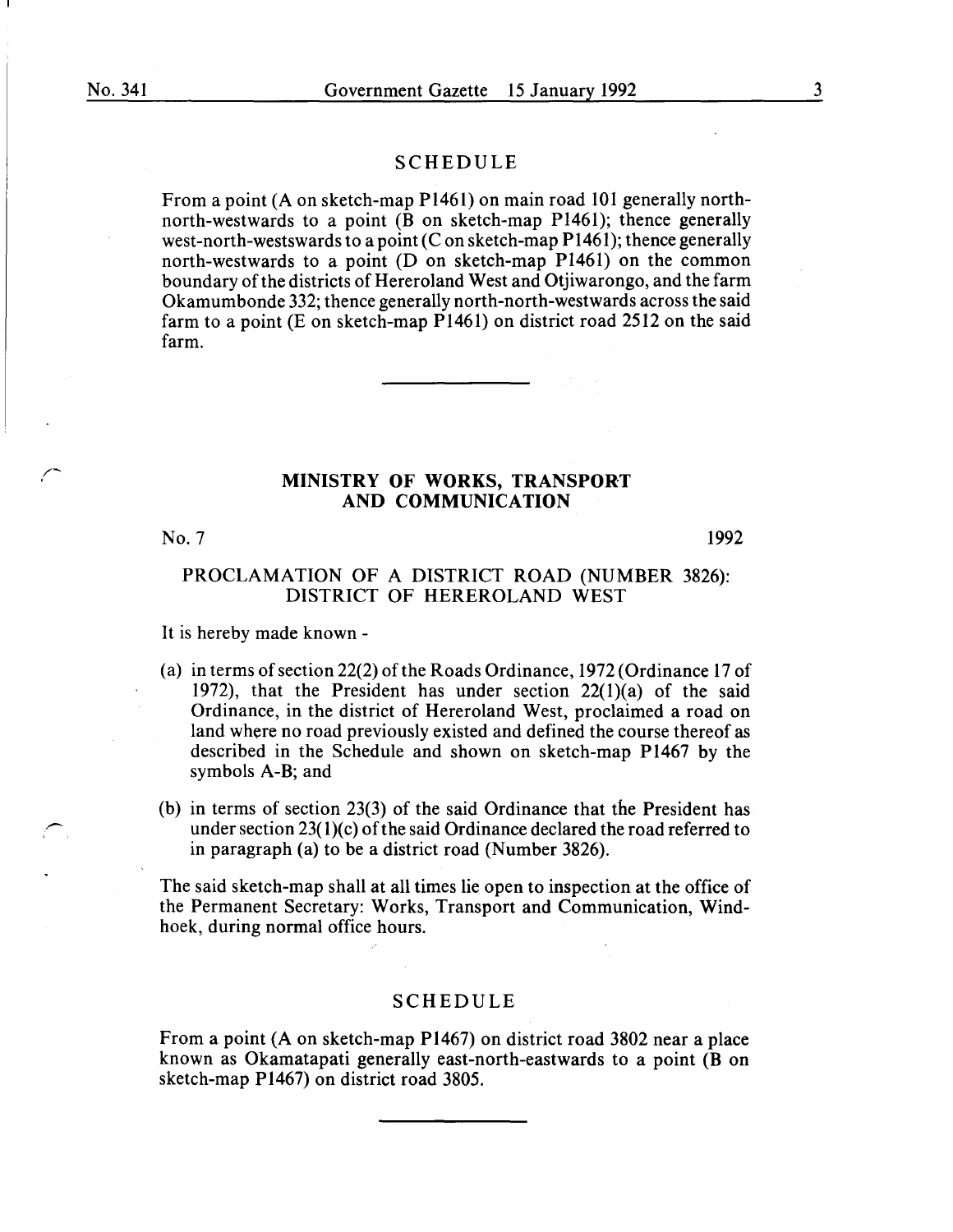### MINISTRY OF WORKS, TRANSPORT AND COMMUNICATION

No.8

1992

### CLOSING OF A PORTION OF DISTRICT ROAD 1918: DISTRICT OF SWAKOPMUND

In terms of section 22(2) of the Roads Ordinance 1972, (Ordinance 17 of 1972), it is hereby made known that the President has under section 22(1)(c) of the said Ordinance, in the district of Swakopmund, closed the portion of district road 1918 described in the Schedule and shown on sketch-map P1451 by the symbols A-B.

The said sketch-map shall at all times lie open to inspection at the office of the Permanent Secretary: Works, Transport and Communication, Windhoek, during normal office hours.

### **SCHEDULE**

From a point (A on sketch-map P1451) at the junction with district road 1918 and the Jakkalsputz road on the state land generally north-eastwards across the said state land to a point (B on sketch-map P1451) on the said state land.

# **General Notice**

### MUNICIPALITY OF MARIENTAL

No.2

1992

### REGULATIONS RELATING TO THE KEEPING OF BEES

The council of the Municipality of Mariental has under section 242 of the Municipal Ordinance, 1963 (Ordinance 13 of 1963), made the regulations set out in the Schedule.

The said regulations have been approved by the President under section 243 of the said Municipal Ordinance, 1963.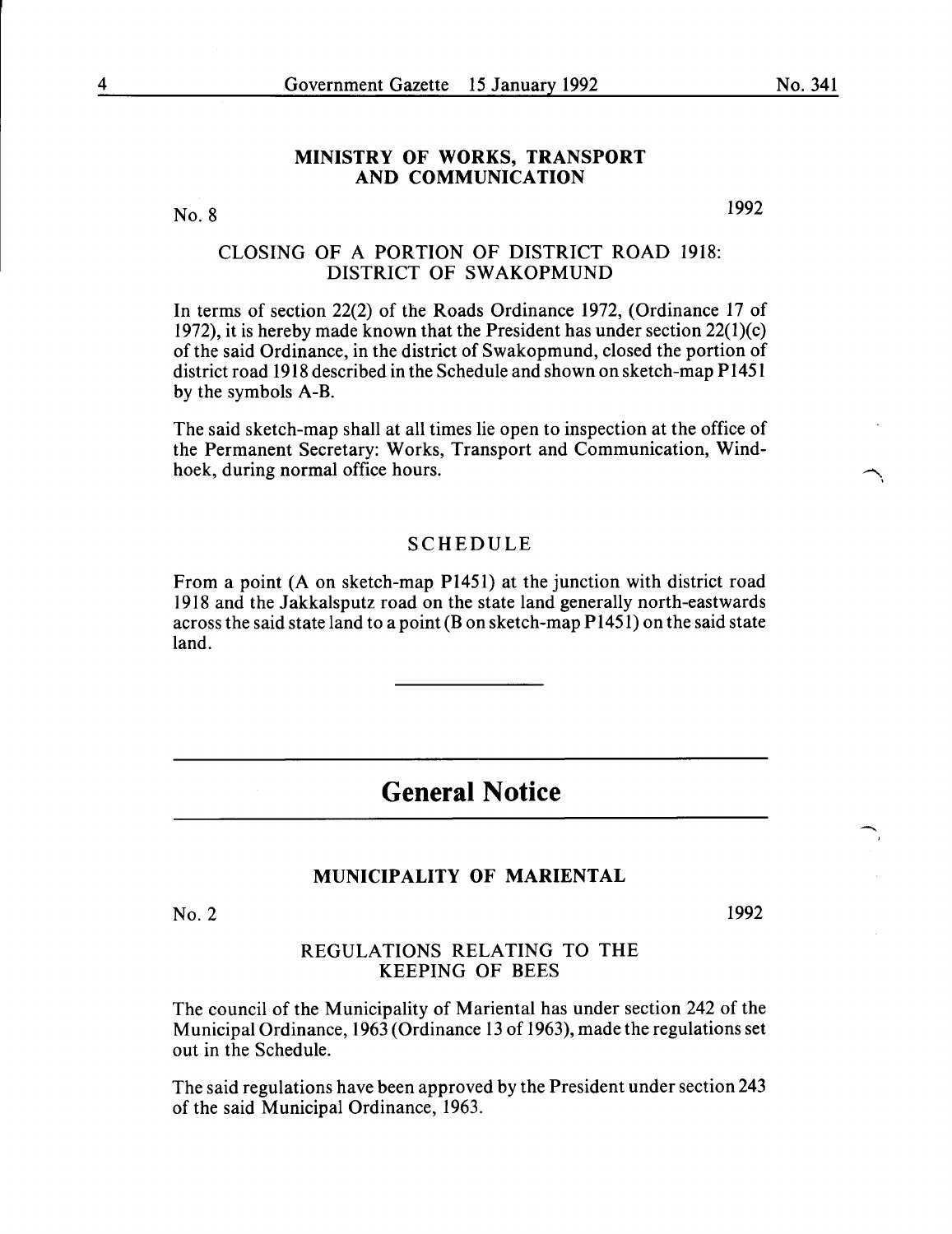### SCHEDULE

#### *Definitions.*

l. In these regulations, unless the context otherwise indicates, a word or expression to which a meaning has been assigned in the Municipal Ordinance, 1963 (Ordinance 13 of 1963), shall bear that meaning and-

"bees" means any breed or species of social bees belonging to the genera A pis, Melipona or Trigonia and forming part of the family Apidae and normally associated with the production of honey;

"City Health Officer" means the official who is the head of the Health Department of the Municipality or any official employed by the Municipality to whom he or she has delegated any power, duty or function which has been conferred upon or entrusted to him or her by these regulations;

"keep" means possess, control, supervise, keep or entrusted with;

"owner" in respect of bees, beehives, apparatus or equipment necessary for the keeping of bees, means a person who keeps such bees, beehives, apparatus or equipment;

"permit" means a permit to keep bees, issued in terms of these regulations; and

"year" means a period of 12 months ending on 30 June.

*Prohibition on the keeping of bees without a permit.* 

2. No person shall keep bees in the municipal area of Mariental without a permit issued in terms of these regulations.

*Requirements for the keeping of bees.* 

- 3. (l) Bees shall only be kept in a beehive which-
- (a) is constructed of a rigid, weather-resistant material;
- (b) is not constructed of metal; and
- (c) is constructed in such a manner that-
	- (i) honeycombs are built in frames which are separated from each other and can easily be removed from the beehive concerned; and
	- (ii) the bees can at any time be partitioned off inside the beehive concerned.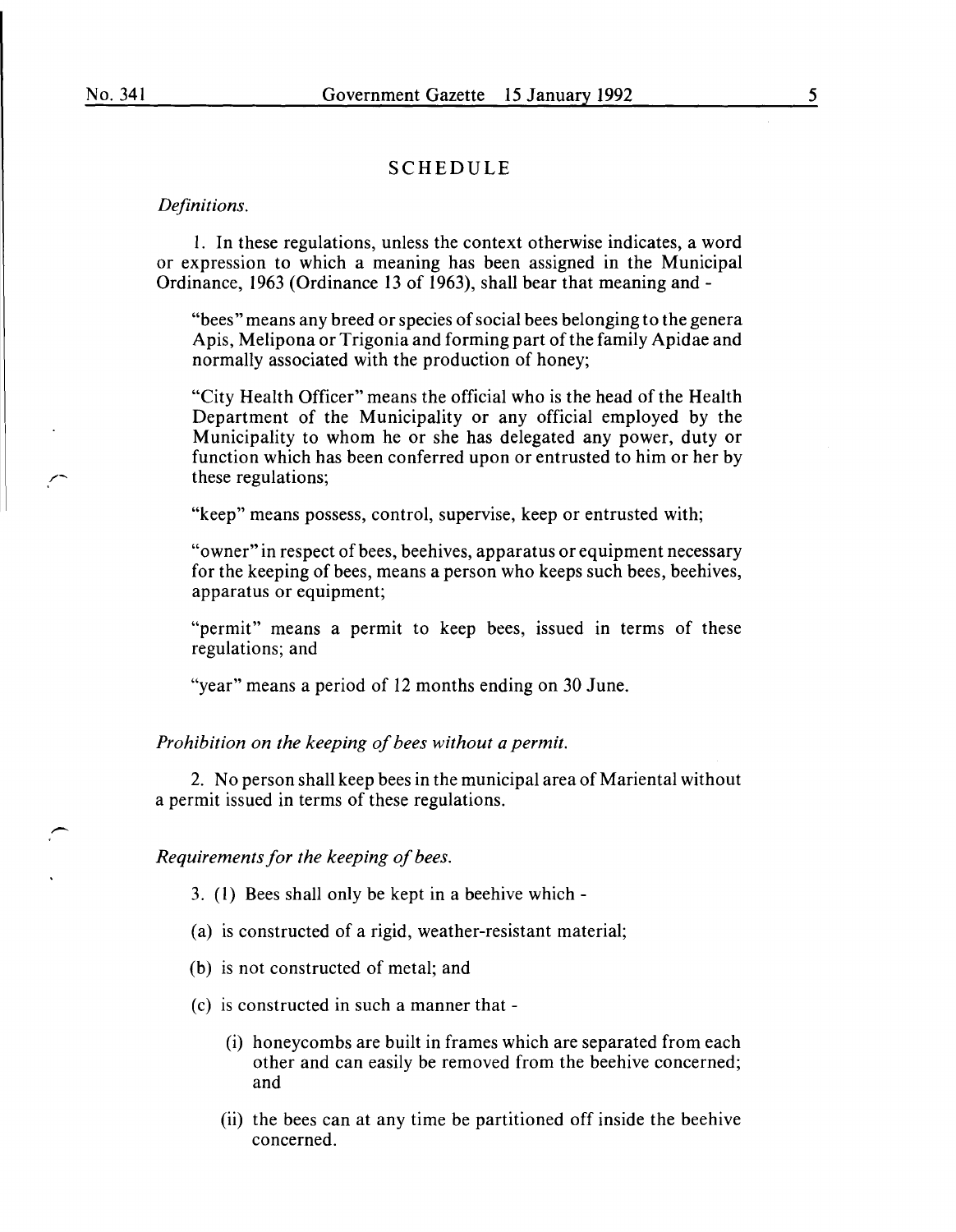(2) A beehive referred to in subregulation ( 1) shall be placed at least 100 metres from any house, dwelling, business place, public meeting place, public road or place where animals, poultry or birds are kept in cages or enclosed areas.

(3) The beehives of a person who keeps bees shall be surrounded by a strong fence, hedge or wall which is at least 1,5 metres high and which is designed and erected in such a manner that no person or animal that is able to perform an act which will result in the bees concerned becoming annoyed and attacking any person or any animal, poultry or bird in a cage or enclosed area, can crawl through it, and which is at no point nearer than 5 metres from any beehive: Provided that there shall be a gate at each gap in that fence, hedge or wall which shall be locked at all times when a person referred to in subregulation (4), is not near the beehives concerned: Provided further that such fence or wall shall not be constructed of galvanised iron.

(4) Bees that are kept, shall be under the control and supervision of a person having reasonable knowledge of bees and the handling of bees.

(5) A beehive referred to in subregulation (1) shall be placed at such a location that it receives adequate shade and shelter.

### *Powers of the City Health Officer.*

- 4. The City Health Officer may -
- (a) on application at his or her discretion issue a permit, refuse to issue a permit or issue a permit for a limited number of beehives or subject to any conditions which he or she may deem necessary;
- (b) at any time, before or after the issuing of a permit, inspect any land, premises, beehive, apparatus or equipment used in connection with the keeping of bees, to ascertain whether these regulations are being or have been contravened and whether such land, premises, beehive, apparatus or equipment complies with the provisions of these regulations;
- (c) cancel and rescind a permit after he or she has at least 30 days before such cancellation and rescission given notice in writing to the permit holder concerned, of his or her intention to do so, if, in his or her opinion -
	- (i) the permit holder has contravened any provision of these regulations or failed to comply with such provision or with any condition imposed at the time of issuing the permit concerned;
	- (ii) the keeping of bees by the permit holder repeatedly causes a nuisance or disturbance to any person or any animal, poultry or bird in a cage or enclosed area in the proximate vicinity of the place where he or she keeps the bees; or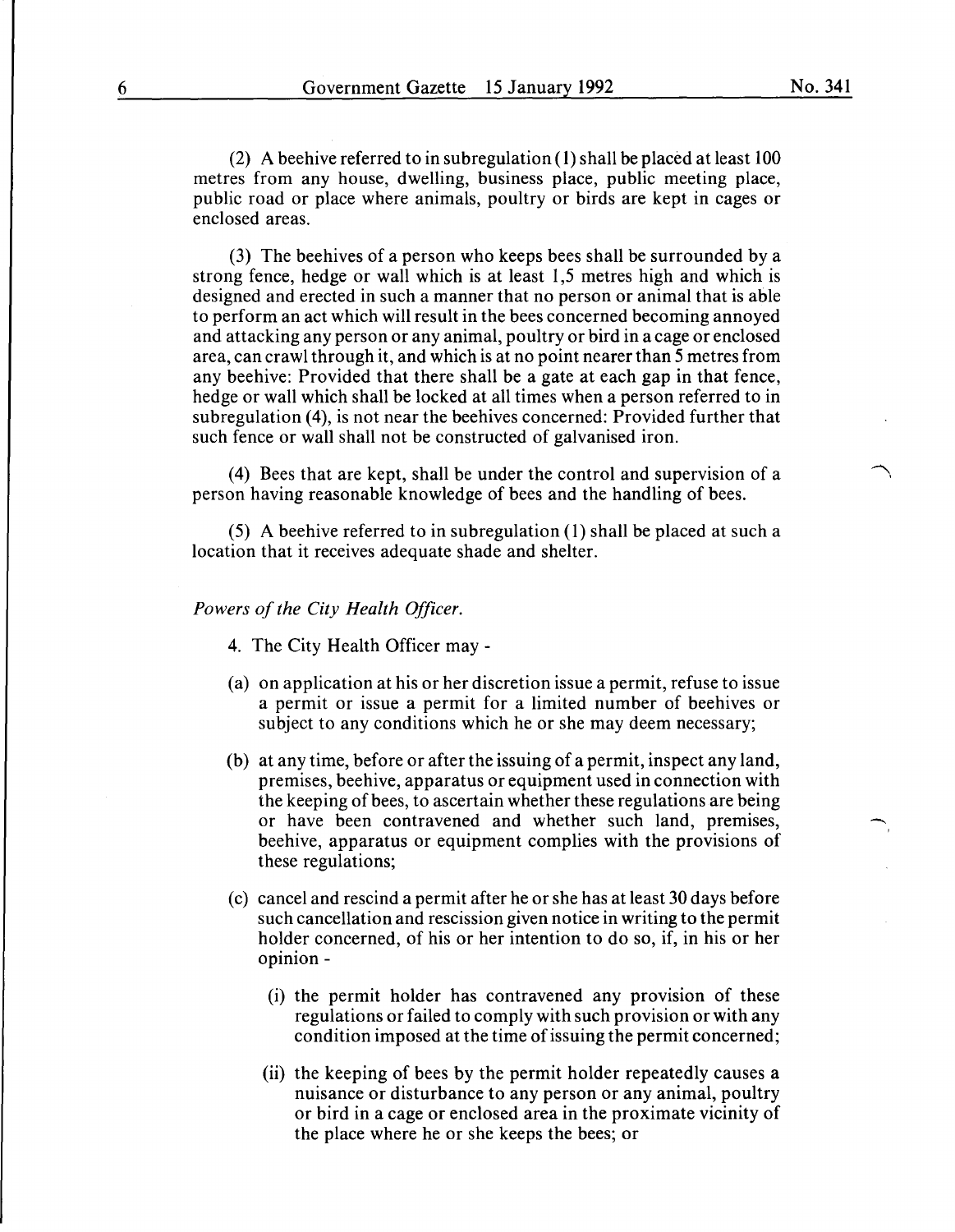$\cdot$  "

- (iii) the keeping of bees by the permit holder constitutes a health hazard to any person who lives, works or for any reason regularly finds himself or herself in the proximate vicinity of the place where he or she keeps the bees, or may cause an allergy to such person: Provided that any allegation of facts referred to in this subparagraph, shall be supported by a certificate issued by a registered medical practitioner;
- (d) subject to the provisions of regulation 11, order the owner of bees, beehives, apparatus or equipment necessary for the keeping of bees and who is not the holder of a permit, to remove, demolish or destroy such bees, beehives, apparatus or equipment within 24 hours from the receipt of such order; and
- (e) if an owner referred to in paragraph (d), fails to comply with an order referred to therein, immediately remove, demolish or destroy the bees, beehives, apparatus or equipment referred to therein, or cause it to be removed, demolished or destroyed.

### *Application for the issue of a permit.*

5. (1) An application for the issue of a permit shall be made on a form which materially corresponds with Annexure A, and shall be signed by the applicant or his or her representative authorised thereto in writing.

(2) The applicant shall at his or her own expense cause an advertisement-

- (a) stating that he or she intends to keep bees;
- (b) stating that a person who has any objections to the keeping of bees by him or her, shall submit those objections in writing to the City Health Officer within 14 days from the date on which such advertisement last appeared; and
- (c) containing sufficient information to enable a prospective objector to identify the place where he or she intends to keep the bees,

to be published once a week for 2 consecutive weeks in 1 or more newspapers as indicated by the City Health Officer, which circulate in the municipal area.

(3) The grounds on which a person objects as envisaged in subregulation (2)(b) or regulation 6, shall be in writing and the document in which such grounds are set out, shall be handed in at the Health Department of the Municipality or sent by registered post to the City Health Officer: Provided that if the objector objects as envisaged in subregulation (2)(b), such document shall be handed in or posted within the period referred to in subregulation  $(2)(b)$ .

(4) The City Health Officer shall not issue a permit if, in his or her opinion, there is at the time of the application concerned, or will probably be during the time for which the permit is to be issued, any ground for the cancellation and rescission of a permit referred to in regulation 4(c).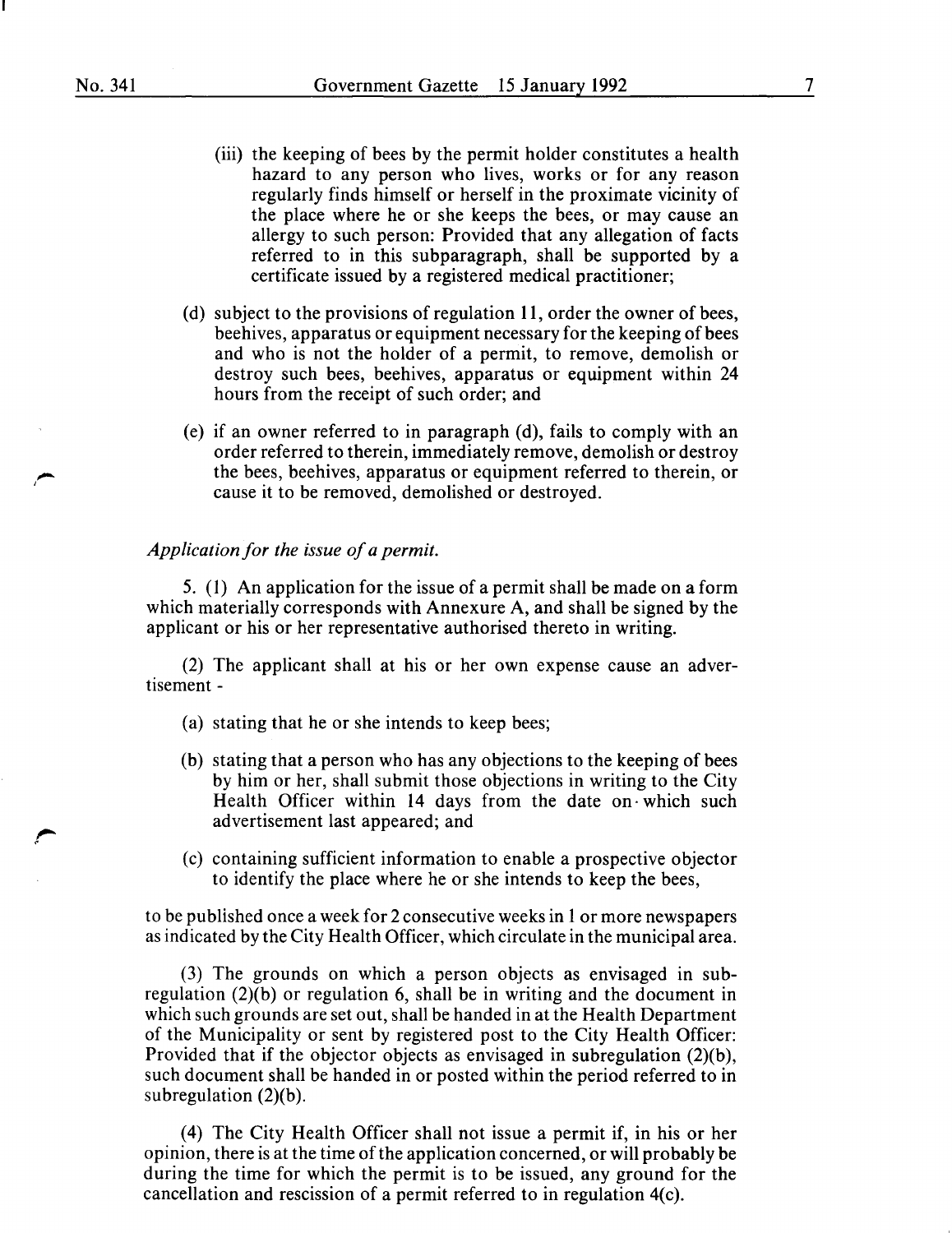(5) After the City Health Officer has considered and approved an application for a permit, he or she shall issue the permit on a form which materially corresponds with Annexure Band which indicates any limitations subject to which it is issued.

(6) A permit shall be valid to the end of the year for which it has been issued, and the permit holder shall at least 30 days before the end of that year apply in accordance with the provisions of these regulations for the issue of a permit for the following year: Provided that the applicant shall not be obliged to cause an advertisement referred to in subregulation (2), to be published.

### *Objections to the keeping of bees by a permit holder.*

6. (1) Any person can object to the keeping of bees by a permit holder.

(2) After the receipt of such objection, the City Health Officer may cancel and rescind the permit of the permit holder concerned in terms of regulation  $4(c)$ .

### *Keeping of register.*

7. The City Health Officer shall keep a register in which he or she records-

- (a) the name and address of a person applying for a permit;
- (b) on which premises the person concerned keeps or will keep the bees;
- (c) whether any person has objected to the application concerned;
- (d) the name and address of every objector;
- (e) the grounds of objection of every objector;
- (f) whether the application for a permit has been granted or not;
- (g) the date on which the permit was issued or the date on which the application was refused; and
- (h) any particulars which he or she may deem necessary.

### *Appeal against the decision of the City Health Officer.*

8. (1) An applicant may appeal against the refusal of his or her application for the issue of a permit or against the decision to impose a limitation or condition upon such permit.

(2) An objector referred to in regulation 5(2), may appeal against the approval and issue of a permit in the case concerned.

-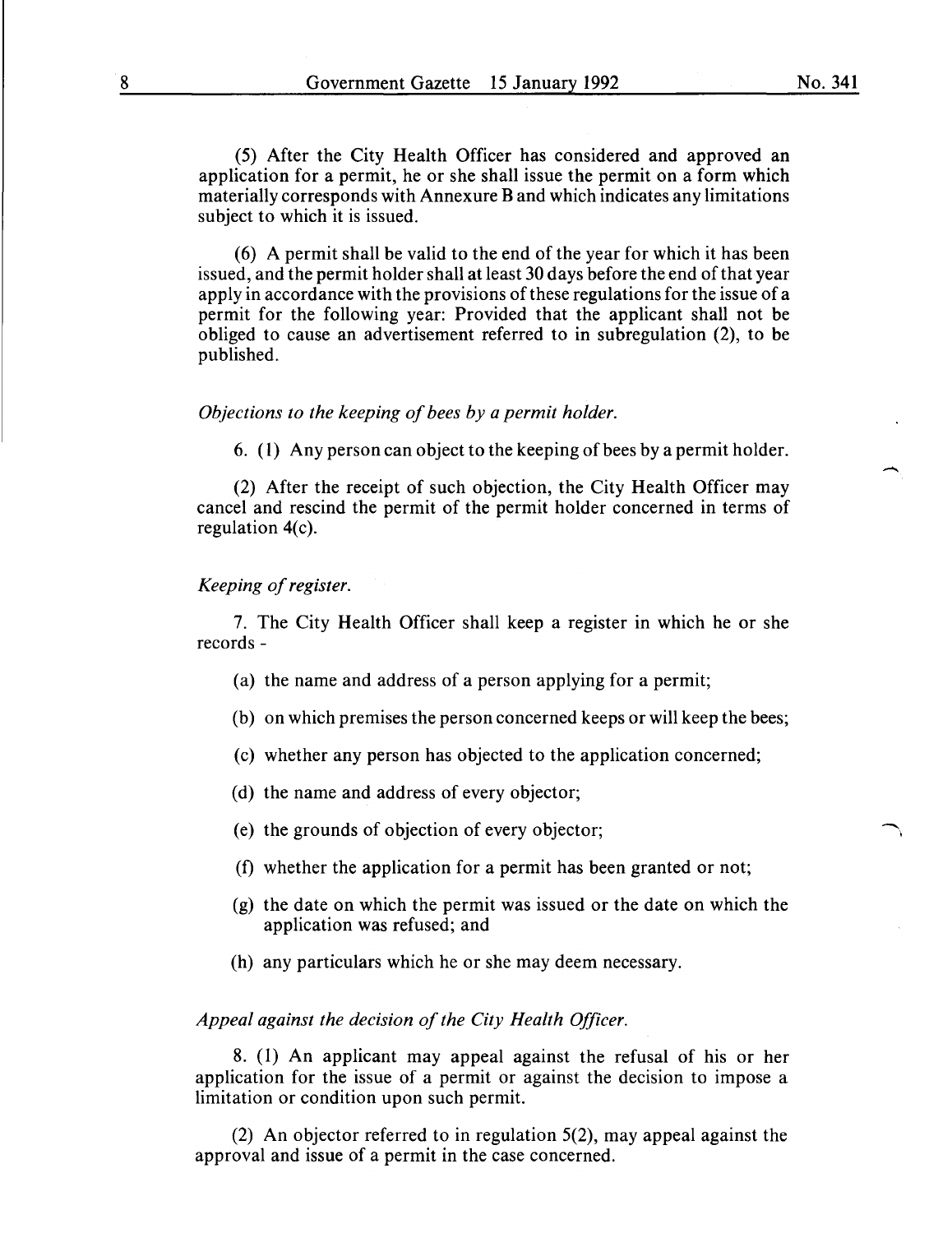(3) An objector referred to in regulation 6, may appeal against the decision not to cancel and rescind the permit concerned.

(4) A permit holder may appeal against the decision to cancel and rescind his or her permit, after he or she has received the notice referred to in regulation 4(c).

(5) Any person who appeals in terms of this regulation shall, within 14 days from the date on which the decision concerned has been made known to him or her or on which he or she received the notice referred to in regulation 4(c), as the case may be, submit a full exposition of his or her grounds of appeal to the Management Committee.

(6) After the Management Committee has considered the appeal, it may confirm or set aside the decision or order against which the appeal was noted or make any decision or order in the place thereof which the City Health Officer may make in terms of these regulations.

### *Occupation by bees.*

9. (1) If a swarm of bees occupies any object on any premises in order to form a nest, without the owner or occupier of those premises having done anything to promote such occupation, the owner or occupier concerned shall as soon as possible -

- (a) request the City Health Officer to remove or destroy the bees concerned or cause them to be removed or destroyed; or
- (b) remove or destroy the bees concerned himself or herself or cause them to be removed or destroyed.

(2) If the owner or occupier concerned has not complied with the provisions of subregulation (1) within 10 days from the occupation referred to therein, it shall be deemed for the purposes of these regulations that the owner or occupier concerned keeps those bees.

### *Offences.*

- 10. (1) Any person who-
- (a) keeps bees without a permit or is deemed in terms of regulation 9(2) to keep bees and who does not have a permit;
- (b) keeps bees and contravenes or fails to comply with any provision of regulation 3;
- (c) makes any statement to the City Health Officer regarding the keeping of or control over bees, beehives, apparatus or equipment necessary for the keeping of bees which is false in any material respect, knowing it to be false;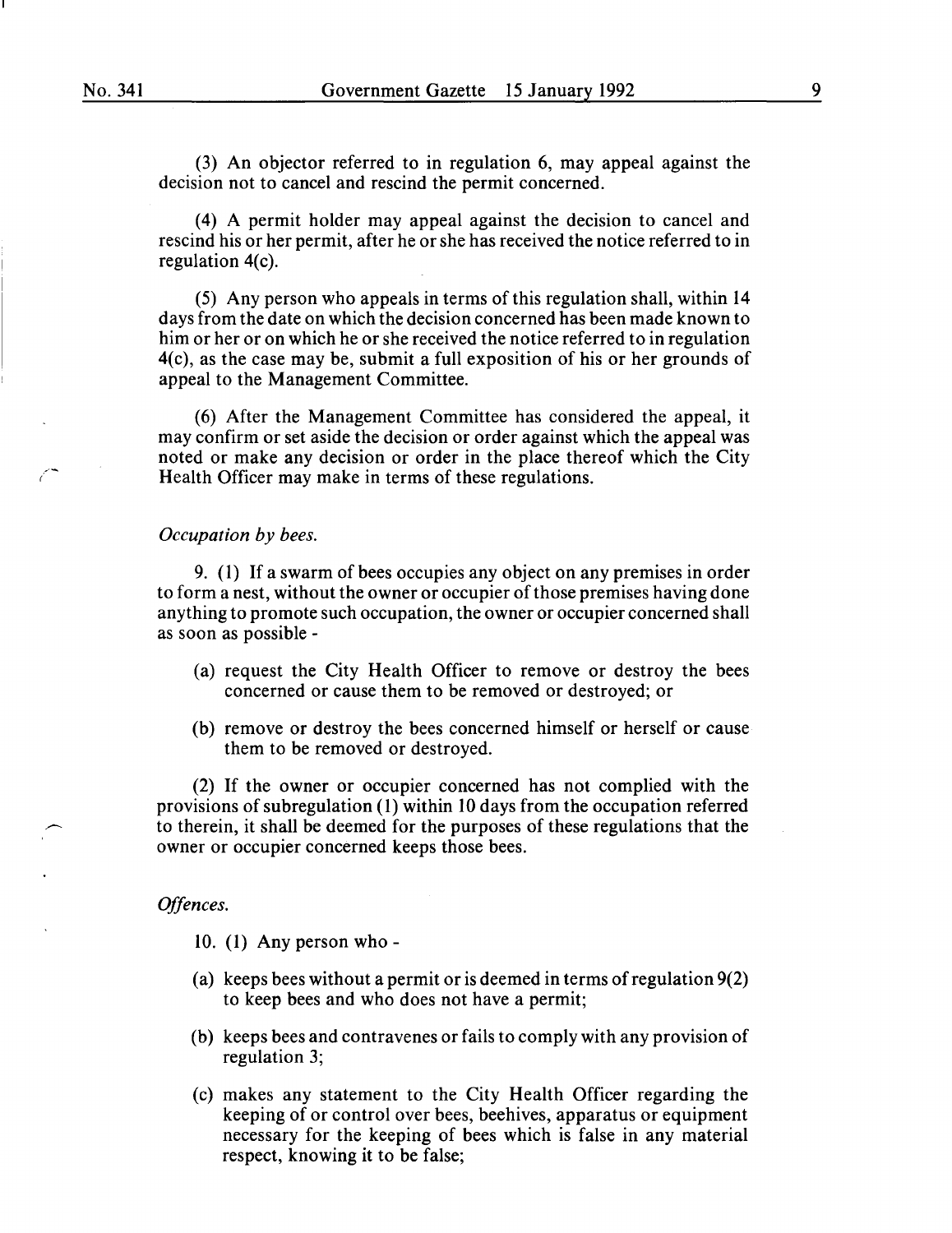- (d) refuses or fails to answer any question put to him or her by the City Health Officer by virtue of a power conferred upon the City Health Officer by these regulations;
- (e) fails or refuses to comply with a notice or order which the City Health Officer has by virtue of a power conferred upon him or her by these regulations, addressed to such person; or
- (f) without having reasonable knowledge of bees and the handling of bees, performs an act (except an act permitted, authorised or prescribed by these regulations) which may result in any bees becoming annoyed and stinging any person or any animal, poultry or bird in a cage or enclosed area,

shall be guilty of an offence and liable on conviction to a fine not exceeding R200,00 or to imprisonment for a period not exceeding 3 months or to both such fine and such imprisonment.

(2) Any person who continues to commit an offence referred to in subregulation (1), after the date on which he or she was found guilty of such offence or on which he or she received a notice from the City Health Officer in which he or she is ordered to stop committing that offence, shall be guilty of a continuous offence and liable on conviction to a fine not exceeding R4,00 for each day for which the offence continues after that date.

Applicability of these regulations to persons who keep bees at the date on which the regulations come into force.

11. (1) Any person who keeps bees on the date on which these regulations come into force, shall within 30 days from that date apply for the issue of a permit.

(2) If the premises or beehives of the person concerned do not comply with the provisions of regulation 3, the City Health Officer may grant a further period of 60 days in which the person concerned may alter his or her premises or beehives so that they comply with the provisions of regulation 3 or find premises which comply with the provisions of regulation 3.

(3) If the period referred to in subregulation (2) has expired, and the premises or beehives concerned still do not comply with the provisions of regulation 3, the City Health Officer shall not issue a permit and the provisions of these regulations shall then be applicable to the person concerned.

 $\overline{\phantom{a}}$ 

-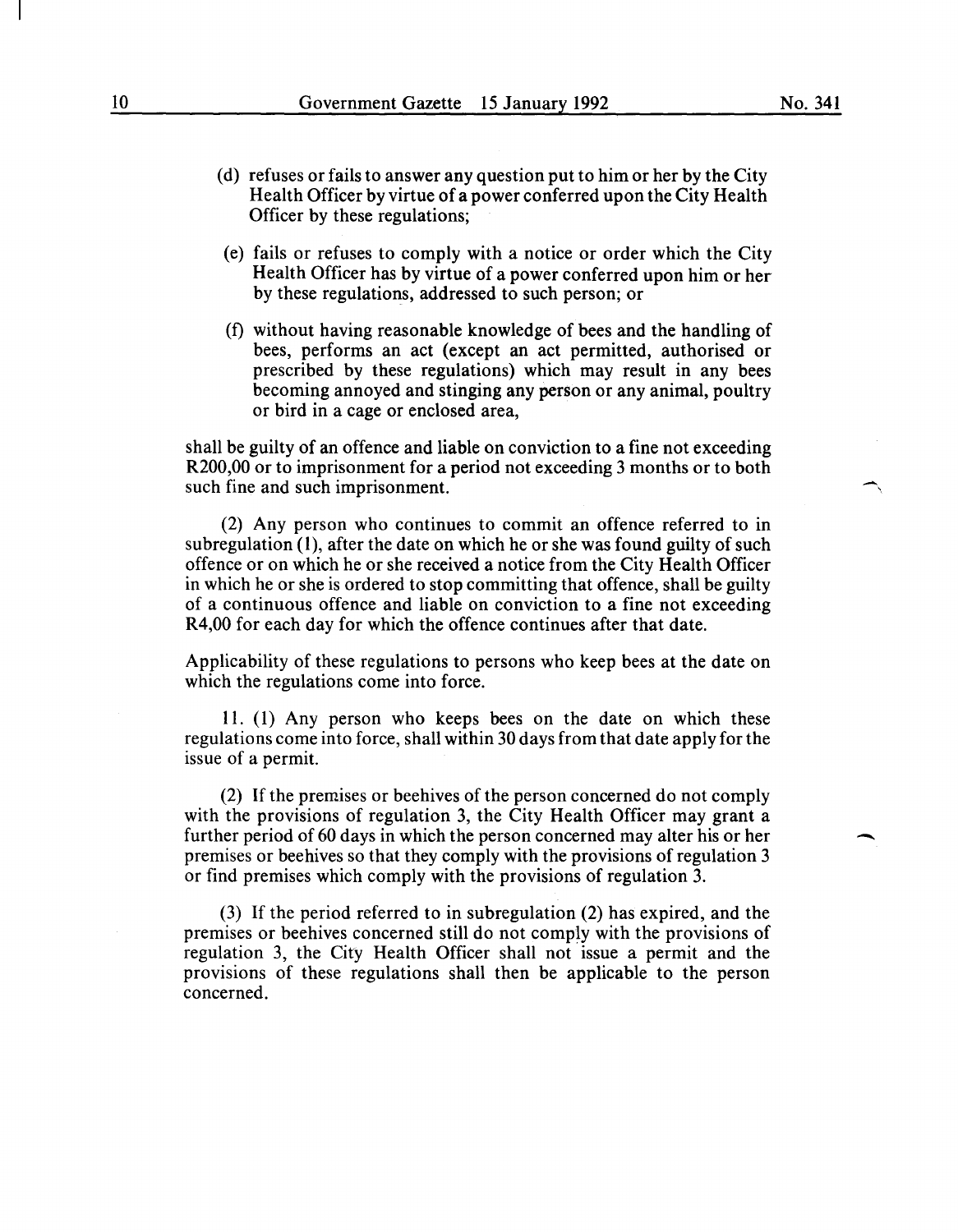# ANNEXURE A

# MUNICIPALITY OF MARIENTAL HEALTH DEPARTMENT

|                                                                                                                                                       | 19 |  |  |  |
|-------------------------------------------------------------------------------------------------------------------------------------------------------|----|--|--|--|
| APPLICATION FOR A PERMIT FOR<br>THE KEEPING OF BEES                                                                                                   |    |  |  |  |
|                                                                                                                                                       |    |  |  |  |
|                                                                                                                                                       |    |  |  |  |
|                                                                                                                                                       |    |  |  |  |
| 3. Name, address and number of premises where the bees are to be kept:                                                                                |    |  |  |  |
| 4. How far are bees to be kept from the nearest house, dwelling, business<br>place, public meeting place, public road or place where animals, poultry |    |  |  |  |
|                                                                                                                                                       |    |  |  |  |
| 5. Has an advertisement referred to in regulation 5(2) been published?                                                                                |    |  |  |  |
|                                                                                                                                                       |    |  |  |  |
|                                                                                                                                                       |    |  |  |  |
|                                                                                                                                                       |    |  |  |  |
| 9. Under whose control and supervision are bees to be kept?                                                                                           |    |  |  |  |
|                                                                                                                                                       |    |  |  |  |
|                                                                                                                                                       |    |  |  |  |
|                                                                                                                                                       |    |  |  |  |
|                                                                                                                                                       |    |  |  |  |
|                                                                                                                                                       |    |  |  |  |

Signature of Applicant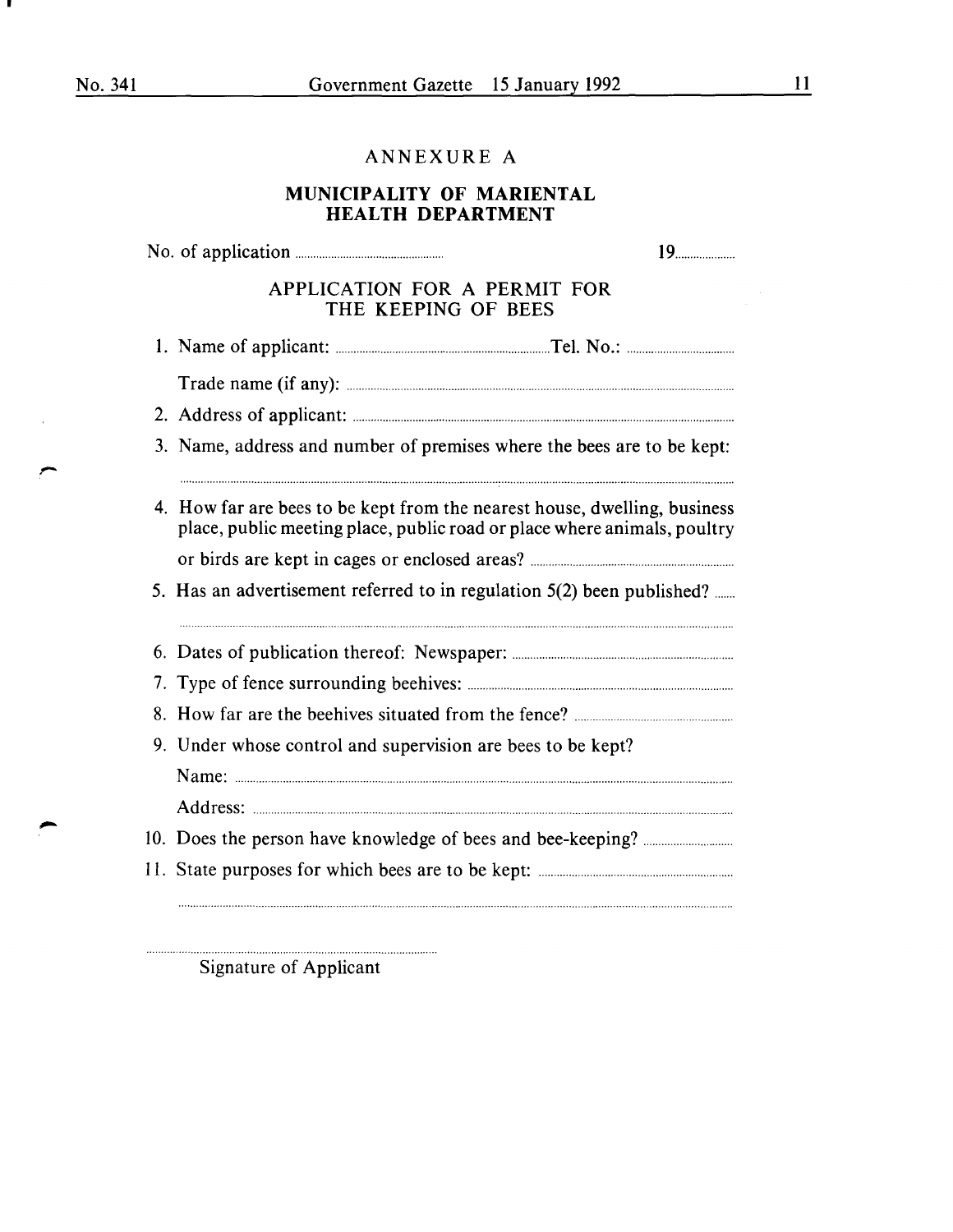# REPORT OF INSPECTOR

On .................................................................................................. I inspected the above-mentioned premises and found that applicant has  $/$  has not complied with the requirements set out in regulation 3. Objections were submitted I not submitted. Number: ..................................................... . (Provide the name and address of each objector and the grounds on which he or she objected.)  $\overline{a_1}$  , and  $\overline{a_2}$  , and  $\overline{a_3}$  , and  $\overline{a_4}$  , and  $\overline{a_5}$  , and  $\overline{a_6}$  , and  $\overline{a_7}$  , and  $\overline{a_8}$  , and  $\overline{a_9}$  , and  $\overline{a_9}$  , and  $\overline{a_9}$  , and  $\overline{a_9}$  , and  $\overline{a_9}$  , and The application is therefore recommended  $/$  not recommended because  $\ldots$ . Signature of Inspector Date

 $\overline{\phantom{a}}$ 

-<br>-<br>-